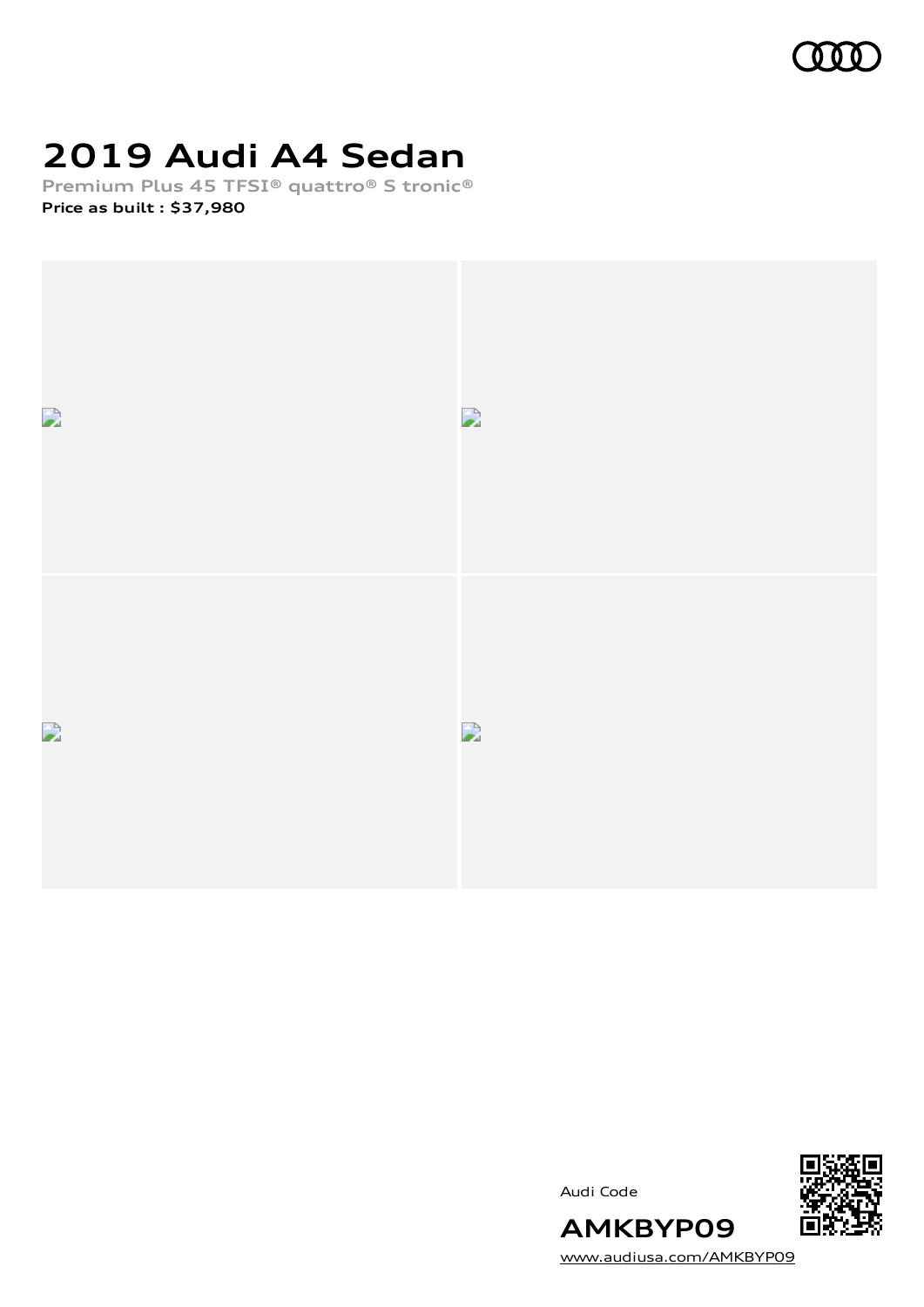# **Summary**

### **Audi 2019 Audi A4 Sedan** Premium Plus 45 TFSI® quattro® S tronic®

**Price as buil[t](#page-8-0)** \$37,980

### **Exterior colour**

Matador Red metallic

### D

### **Further Information**

| Type of vehicle | Used car    |
|-----------------|-------------|
| Mileage         | 8,621 miles |
|                 | No          |

**Warranty**

### **Interior colour**

| Seats     | Black |
|-----------|-------|
| Dashboard | Black |
| Carpet    | Black |
| Headliner | Black |

### **Audi Code** AMKBYP09

### **Your configuration on www.audiusa.com** [www.audiusa.com/AMKBYP09](https://www.audiusa.com/AMKBYP09)

**Commission number** d81ed5a50a0e09716b1d

### **Technical Specifications**

Engine type 2.0-liter four-cylinder Displacement/Bore and 1,984/82.5 x 92.8 cc/mm stroke Torque 273 lb-ft@rpm Top track speed 130 mph mph Acceleration (0 - 60 mph) 5.6 seconds seconds Recommended fuel Premium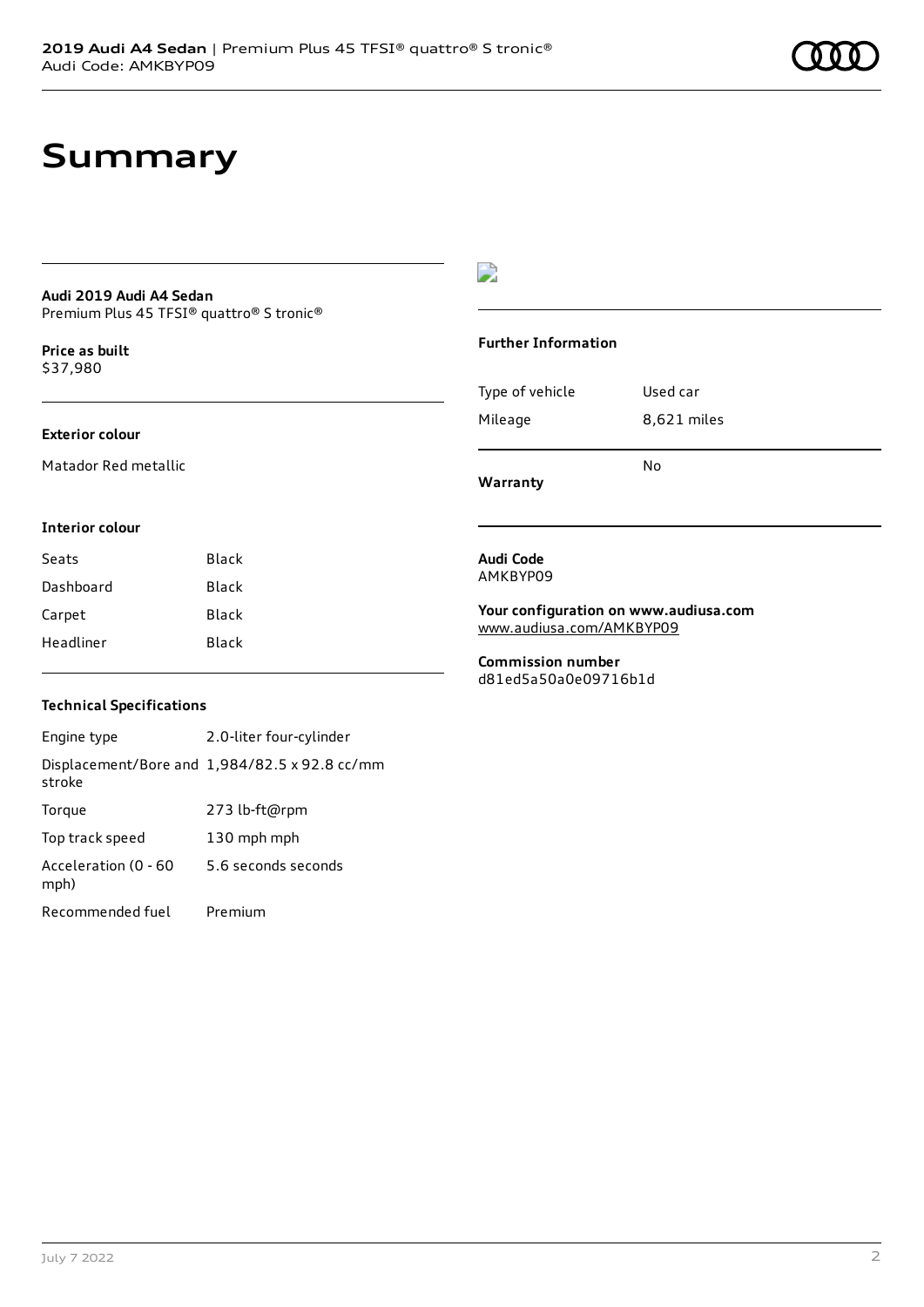

# **Standard features**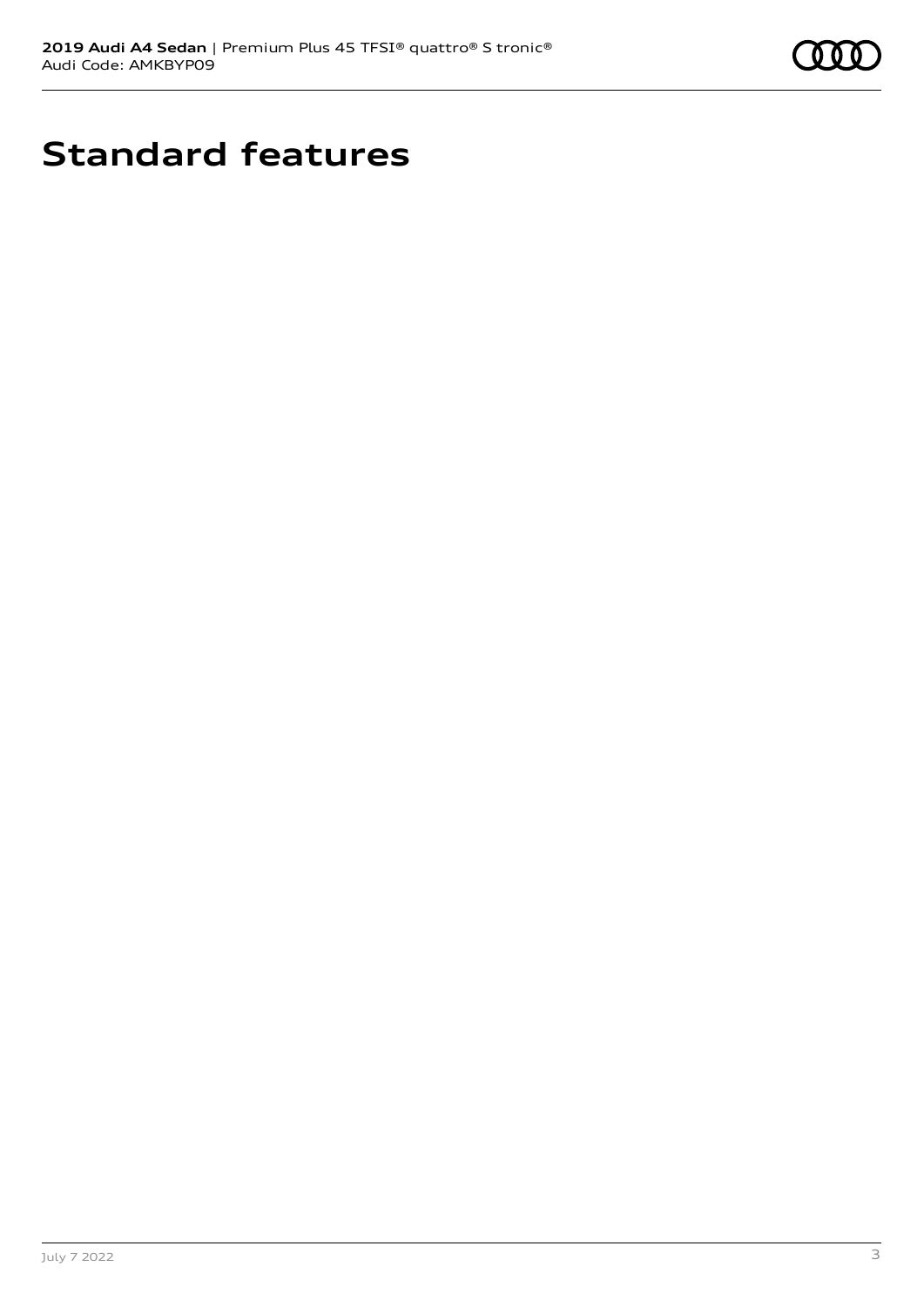# **Dealer remarks**

5YR AUDI CERTIFIED BUMPER TO BUMPER WARRANTY... 2019 AUDI A4 2.0T QUATTRO PREMIUM PLUS... 2.0L TURBOCHARGED 4 CYL, 7 SPEED S-TRONIC AUTO TRANS, QUATTRO ALL WHEEL DRIVE. 252 HP, 273 LB-FT OF TORQUE, 34 HWY MPGs.

MATADOR RED METALLIC ON BLACK HEATED SEATS. LET'S REVIEW THE EQUIPMENT.

PREMIUM PLUS HAS MMI NAVIGATION PLUS WITH MMI TOUCH, AUDI VIRTUAL COCKPIT, PHONE BOX, SIDE ASSIST WITH PRE SENSE REAR, LED HEADLIGHTS, ADVANCED KEY, PARKING SYSTEM PLUS, MEMORY SEATS, AUTO DIMMING POWER FOLDING EXTERIOR MIRRORS, SIRIUS RADIO, 18" WHEELS WITH ALL SEASON TIRES, AND BEAM RINGS, BECAUSE THEY ARE THE COOLEST....

STANDARD EQUIPMENT INCLUDES POWER SUNROOF, REARVIEW CAMERA, KEYLESS ENGINE STOP/START, THREE ZONE DIGITAL AUTOMATIC CLIMATE CONTROL, SMARTPHONE INTERFACE, AUDI MUSIC INTERFACE WITH USB PORTS AND AUX IN, AUDI PRESENSE BASIC AND CITY, AUDI DRIVE SELECT, HOMELINK GARAGE DOOR OPENER, BLUETOOTH TECHNOLOGY, SPLIT FOLDING REAR SEATS, AM/FM/CD/DVD/USB PLAYER WITH COLOR SCREEN.

LET'S TALK WARRANTY. YOU GET 5YRS UNLIMITED MILES OF AUDI BUMPER TO BUMPER WARRANTY... ON THIS BABY, THAT'S UNTIL APRIL 29, 2024 AND AS MANY MILES AS YOU CAN DRIVE IN THOSE FIVE YEARS. NOW THAT'S GREAT COVERAGE!! THIS COVERAGE IS GOOD AT ANY AUDI DEALER IN AMERICA AND COMES WITH ROADSIDE ASSISTANCE.

HOW DO WE KEEP THESE VEHICLES LOOKING SHOWROOM NEW?? GLASSCOAT CERAMIC COATING!! TO EVERY PRE OWNED VEHICLE 5 MODEL YEARS OLD AND NEWER, AUDI HOFFMAN ESTATES ADDS GLASSCOAT HIGH PERFORMANCE CERAMIC COATING THAT PROTECTS YOUR VEHICLE'S PAINT FROM HARSH ENVIRONMENTAL ELEMENTS AND SIMONIZ TEFLON INTERIOR PROTECTION. THIS ONE TIME APPLICATION COVERS STAINS, RIPS, AND TEARS WITH A 7 YEAR WARRANTY. YOUR \$495 INVESTMENT COVERS PRODUCT, LABOR, AND WARRANTY. SEE DEALER FOR DETAILS.

2.99% APR FOR 36 MONTHS WITH APPROVED FINANCING THRU AFS. ENDS MAY 2, 2022.

AUDI HOFFMAN ESTATES IS A BOUTIQUE SINGLE POINT AUDI DEALERSHIP, SECOND GENERATION OWNERSHIP AWARDED HIGHEST IN CUSTOMER SATISFACTION INDEX FOR SALES AND AWARDED HIGHEST IN SERVICE SATISFACTION INDEX FOR SERVICE. AUDI HOFFMAN ESTATES IS DEALER RATER'S ILLINOIS AUDI DEALER OF THE YEAR 5 CONSECUTIVE YEARS. LOCATED AT 1200 W GOLF RD, HOFFMAN ESTATES IL 60169. WE SERVICE THE WESTERN SUBURBS INCLUDING SCHAUMBURG, NAPERVILLE, WESTMONT, MORTON GROVE, CHICAGO, ORLAND PARK, AND SURROUNDING AREAS.....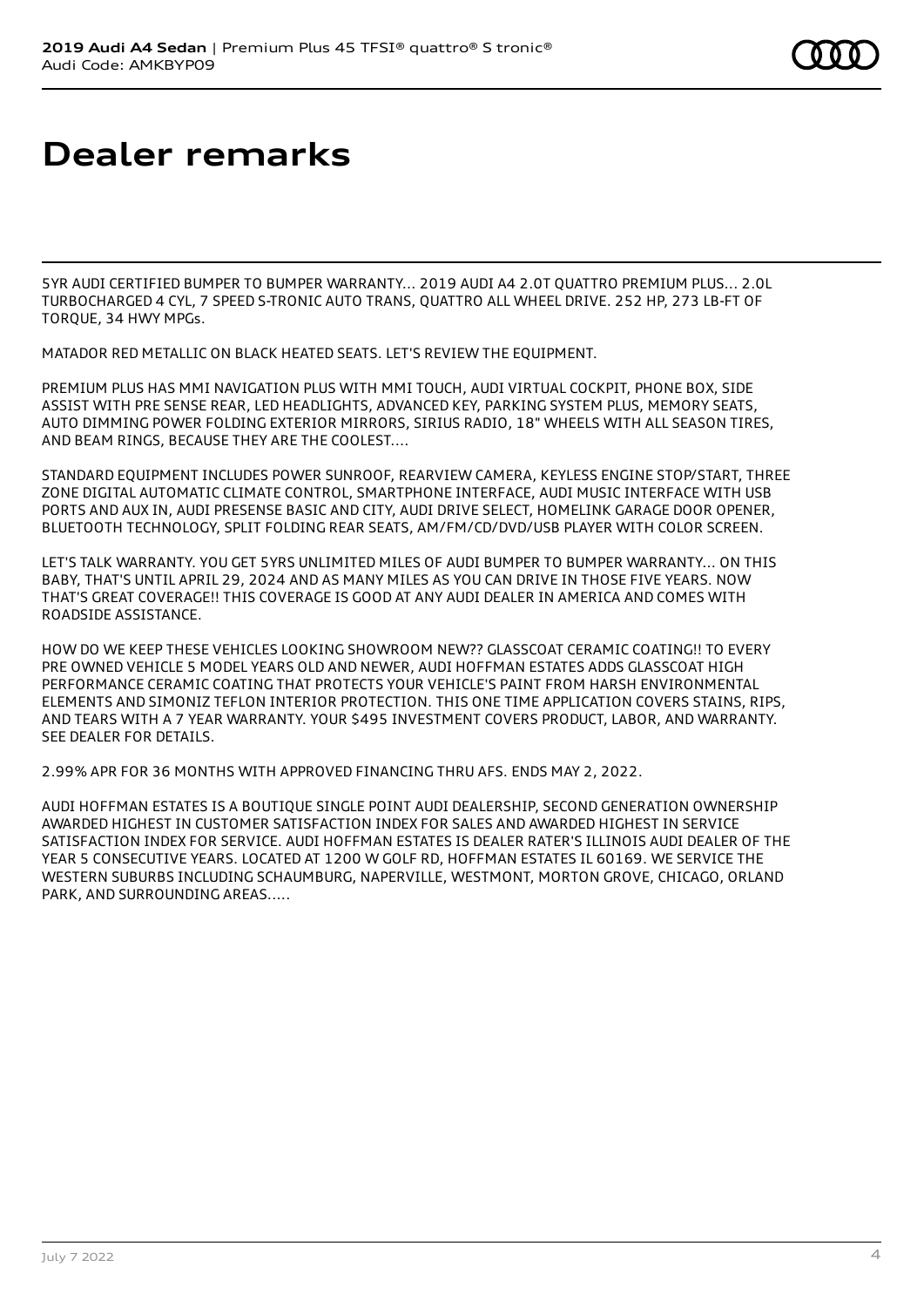# **Technical Specifications**

July 7 2022 5

**Electrical system**

## **Engineering | Performance**

Engine type 2.0-liter four-cylinder

Alternator 14 Volt - 110-150A Battery 12 Volt - 420A/70Ah

| Acceleration (0 - 60<br>mph)                | 5.6 seconds seconds                           |
|---------------------------------------------|-----------------------------------------------|
| Power Level                                 | 45                                            |
| Engine block                                | Cast-iron                                     |
| Induction/fuel injection Turbocharged/TFSI® |                                               |
| Cylinder head                               | Aluminum-alloy                                |
| Max. output ps/hp                           | 248 @ rpm                                     |
| stroke                                      | Displacement/Bore and 1,984/82.5 x 92.8 cc/mm |
| Top track speed                             | 130 mph mph                                   |
| Torque                                      | 273 lb-ft@rpm                                 |
| Valvetrain                                  | 16 valve DOHC with Audi valvelift             |

### **Transmission | Drivetrain**

| Gear ratios: 6th         | 0.508:1                                                                                                     |
|--------------------------|-------------------------------------------------------------------------------------------------------------|
| Gear ratios: Final Drive | 4.270:1                                                                                                     |
| Gear ratios: 7th         | 0.386:1                                                                                                     |
| Gear ratios: 4th         | 1.057:1                                                                                                     |
| Transmission             | Seven-speed S tronic <sup>®</sup> dual-clutch<br>transmission with quattro <sup>®</sup> all-<br>wheel drive |
| Gear ratios: 5th         | 0.738:1                                                                                                     |
| Gear ratios: 2nd         | 2.190:1                                                                                                     |
| Gear ratios: 3rd         | 1.517:1                                                                                                     |
| Gear ratios: Reverse     | 2.750:1                                                                                                     |
| Gear ratios: 1st         | 3.188:1                                                                                                     |

### **Steering**

| Steering type                             | Electromechanical speed-sensitive<br>power steering system |
|-------------------------------------------|------------------------------------------------------------|
| Turning diameter, curb-38.1 ft<br>to-curb |                                                            |
| Steering ratio                            | 15.9:1                                                     |

### **Suspension**

| Front axle | Five-link front independent steel<br>spring suspension |
|------------|--------------------------------------------------------|
| Rear axle  | Five-link rear independent steel<br>spring suspension  |

**(1/2)**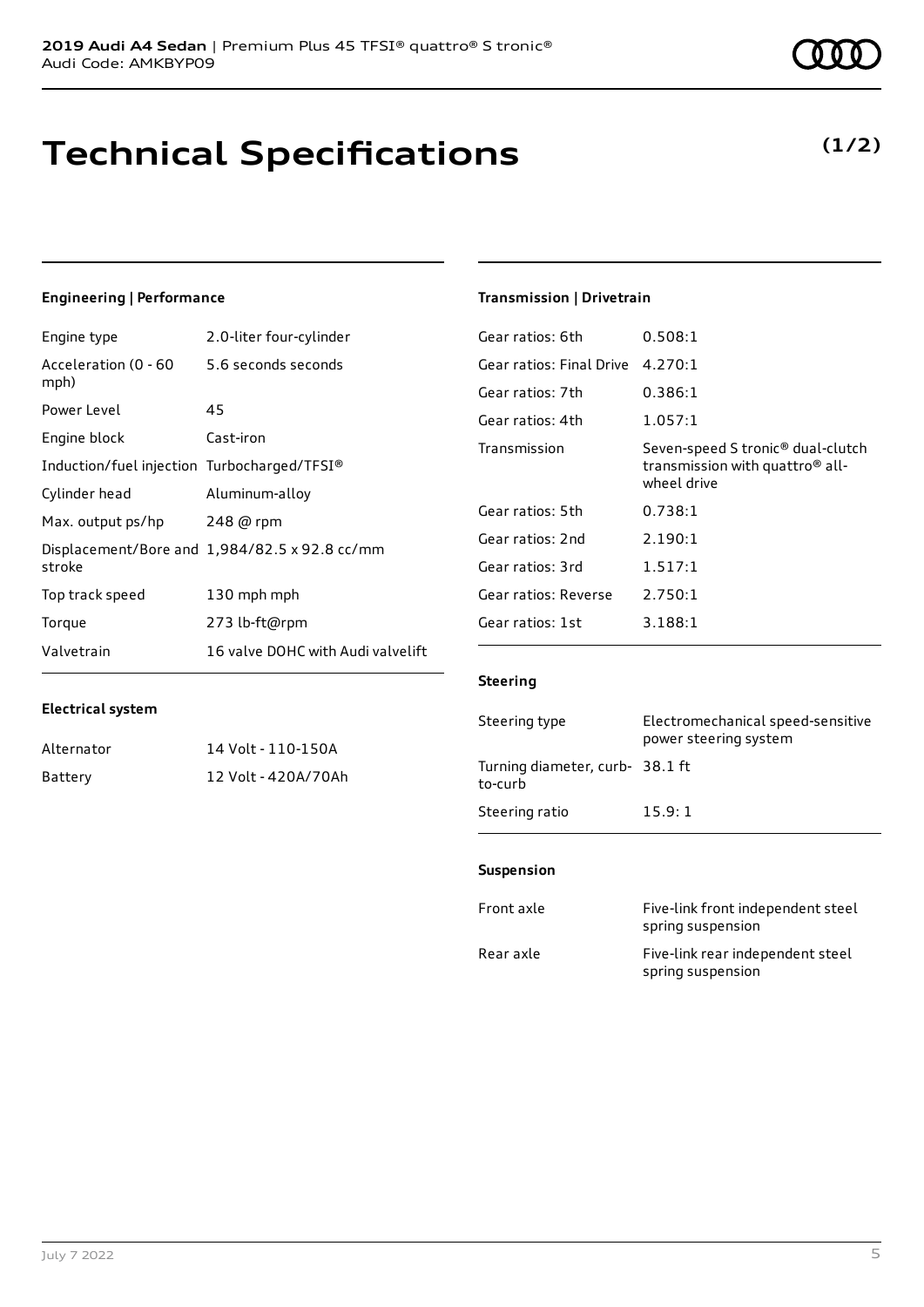# **Technical Specifications**

### **Brakes**

| 13.3 (ventilated disc) in                                                | Seating capacity                                         | 5                  |
|--------------------------------------------------------------------------|----------------------------------------------------------|--------------------|
| 13.0 (ventilated disc) in                                                | Shoulder room, rear                                      | 54.5 in            |
| Electromechanical                                                        | Head room with front<br>sunroof                          | 38.9 in            |
| <b>Body</b>                                                              |                                                          | 35.7 in            |
|                                                                          | Shoulder room, front                                     | 55.9 in            |
| Material<br>Lightweight construction<br>technology - multi-material body | Head room with rear<br>sunroof                           | 37.4 in            |
| composition) and multistep anti-                                         | Leg room, front                                          | $41.3$ in          |
| Multistep anti-corrosion protection                                      | Cargo volume, rear<br>seatbacks up/folded                | $13.0/-$ cu ft, cu |
|                                                                          | construction (steel and aluminum<br>corrosion protection | Leg room, rear     |

### **Warranty | Maintenance**

| Warranty    | 4-Year/50,000 mile Audi New<br>Vehicle Limited Warranty                                  |
|-------------|------------------------------------------------------------------------------------------|
| Maintenance | 12-month/10,00 mile (whichever<br>occurs first) NO CHARGE first<br>scheduled maintenance |

### **Exterior Measurements**

| Height                           | 56.2 in   |
|----------------------------------|-----------|
| Overall width without<br>mirrors | 72.5 in   |
| Length                           | 186.1 in  |
| Wheelbase                        | 111.0 in  |
| Drag coefficient                 | 0.27 Cw   |
| Overall width with<br>mirrors    | 79.6 in   |
| Track rear                       | $61.2$ in |
| <b>Track front</b>               | 61.9 in   |
| Curb weight                      | 3,627 lb  |

**(2/2)**

## **Interior measurements**

| Seating capacity                          | 5                   |
|-------------------------------------------|---------------------|
| Shoulder room, rear                       | 54.5 in             |
| Head room with front<br>sunroof           | 38.9 in             |
| Leg room, rear                            | 35.7 in             |
| Shoulder room, front                      | 55.9 in             |
| Head room with rear<br>sunroof            | 37.4 in             |
| Leg room, front                           | 41.3 in             |
| Cargo volume, rear<br>seatbacks un/folded | 13.0/- cu ft, cu ft |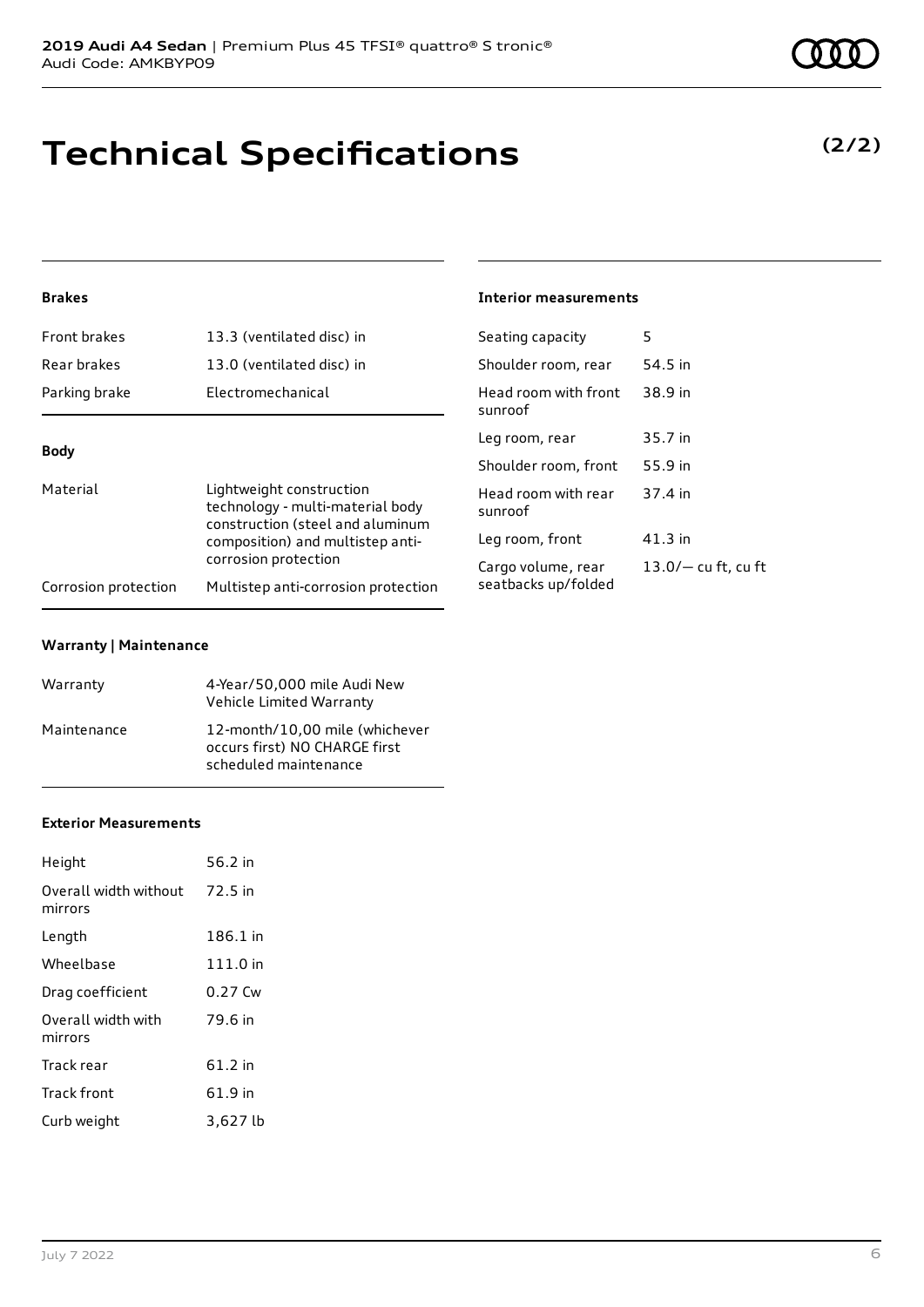# **Consumption- and emission**

**Consumption by NEDC**

combined 27 mpg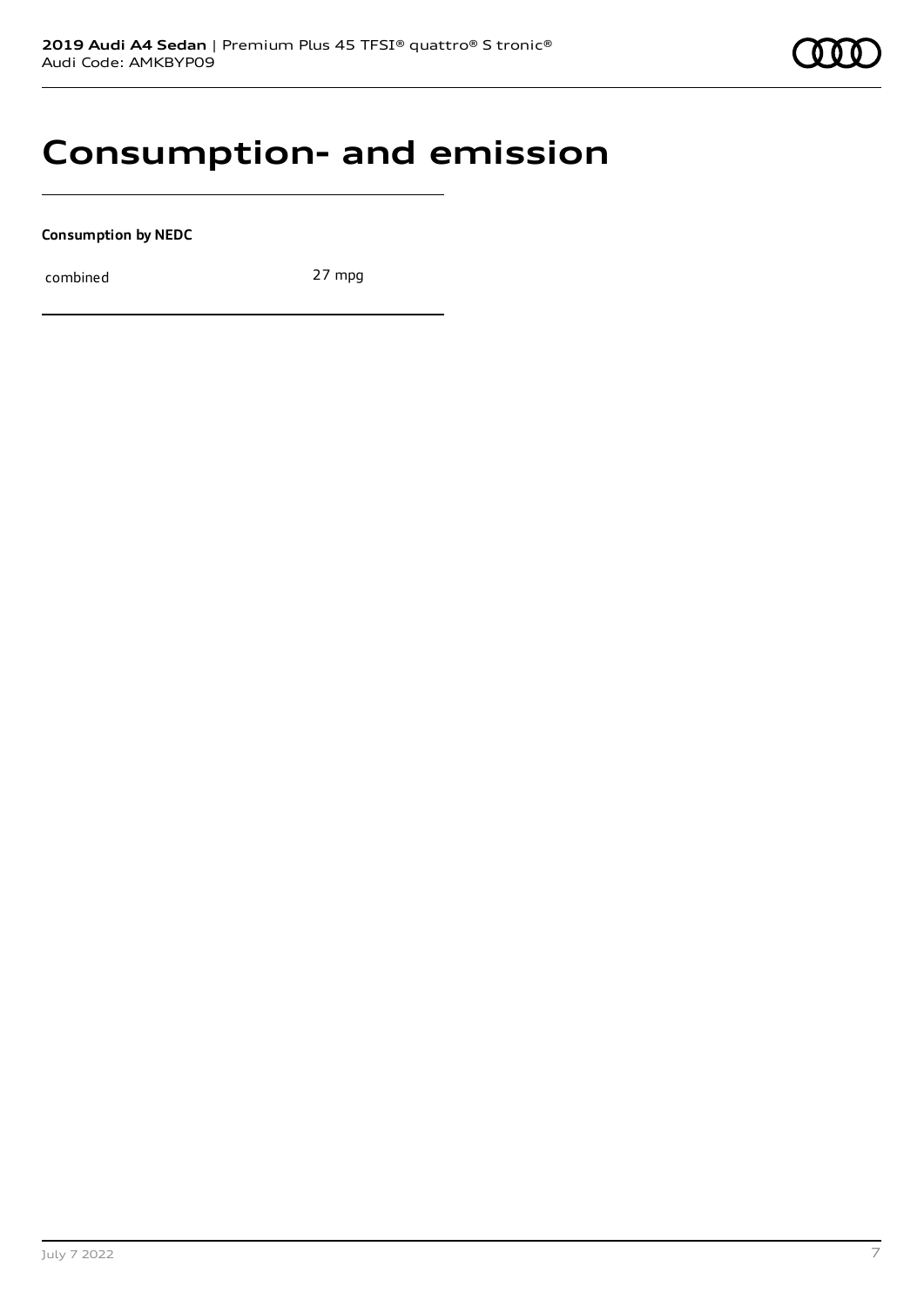# **Contact**

Dealer **Audi Hoffman Estates**

1200 W Golf Rd 60169 Hoffman Estates IL

Phone: +18478439900 FAX: 8478439982

www: [https://www.audihoffmanestates.com](https://www.audihoffmanestates.com/)